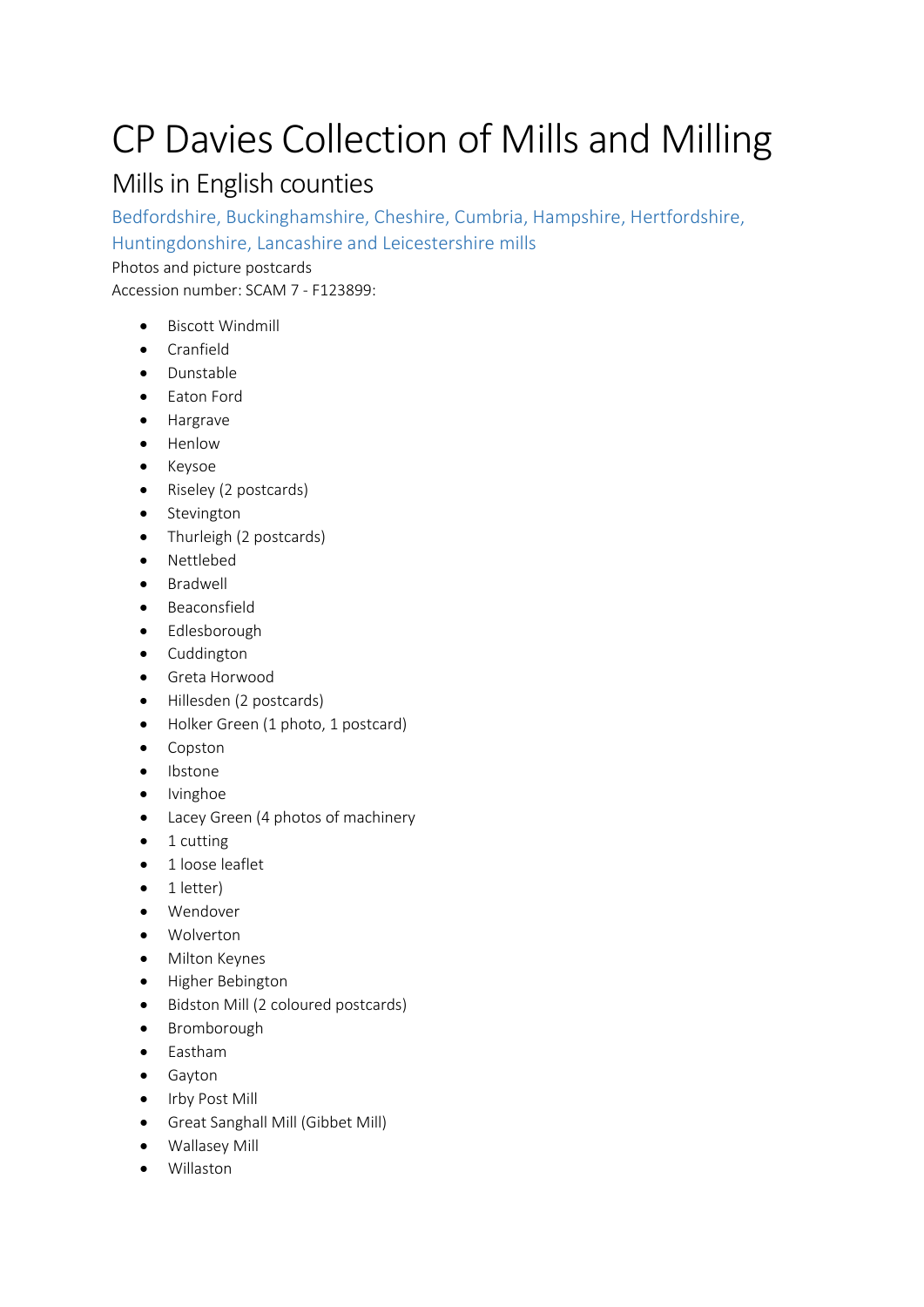- Burgh-by-Sands (Monkhill Mill)
- Dale Abbey Post Mill
- Cat & Fiddle (Derby, 5 photos including machinery)
- Somercoates (Derby)
- Fulwell Mill (Sunderland
- 2 postcards)
- Langston (Mavant
- coloured postcard)
- Chalton
- Langstone
- Southsea
- Bushy Heath
- Cromer
- Great Hormead (2 postcards)
- Little Hadham
- Great Hormead
- Tring
- Kings Walden
- Weston
- Alconbury
- Hemingford Grey (2 postcards)
- Leighton Bromswold
- Spaldwick
- Tilbrook (2 postcards)
- Upwood
- Warboys (Mill Green)
- Warboys (Ramsey Road)
- Warboys (Mill End)
- Warboys
- Clifton Mill (Lancashire? 2 postcards)
- Great Crosby (coloured postcard)
- Haigh (1 photo
- 1 loose ink note)
- Hambleton Old Peg Mill (2 photos)
- Kirkham
- Little Marton
- Herculaneum Potteries
- "Mill above the Mersey, Liverpool"
- Little Marton Mill
- London Road & Gallows Mills
- Shaw's Brow (Liverpool)
- Sytham
- Lytham
- Pilling
- Preesall (1 photo, 1 postcard)
- Staining Mill (2 postcards)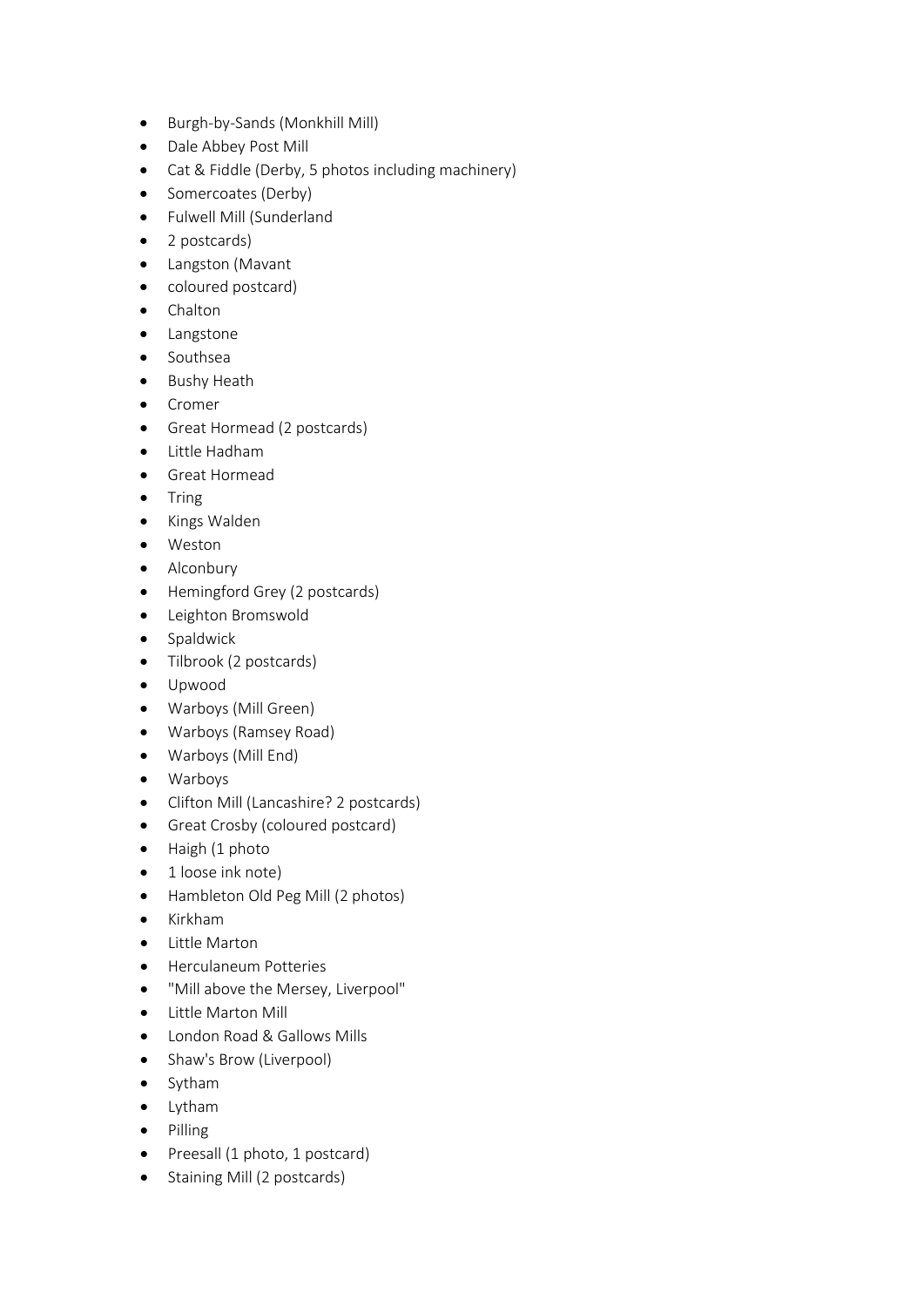- Ingleton Mill
- Thornton le Fylde
- Marsh Mill (Thornton Clevelys)
- Treales Mill (2 photos)
- Warton Peg Mill (1 photo, 1 postcard)
- Wavertree (Liverpool)
- Weeton (1 photo, 1 postcard)
- Armsby
- Blackbrook
- Castle Donnington
- Harby
- Kibworth
- Muston
- Redmile
- Sproxton
- Saltby
- Slawston
- Waltham on the Wolds (2 photos, 1 postcard)
- Woodhouse Eaves (3 postcards 1 coloured)
- Wymondham Mill & High Ham Mill

# Dorset

4 inked notes on millers & millwrights of Dorset from "Pigot & Co's Royal National & Commercial Directory" (1839)

Accession number: SCMM 1 - F123824

# Isle of Wight

# Accession number: SCIM 2 - F123818:

• 2 ink notes listing various mills

# Accession number: SCIM 2 - F123819:

- 8 photos, of Yafford & Gatcombe with details of their waterwheels, also includes 8 negatives
- 3 letters, from, F S Green, the Curator of Carisbrooke Castle & Syd (all dated 1966)
- 1 ink & 34 pencil notes including reports on
	- o East Medina Tide Mill (Whippingham),
	- o Bridgecourt Mill (Godshill),
	- o Alverston Mill,
	- o French Mill (Sandford),
	- o Knighton, Newport,
	- o Carisbrook Mill,
	- o Calbourne,
	- o Yafford,
	- o Newport Mills, Shide & Whitwell

# Accession number: SCIM 2 - F123820:

• 7 picture postcards (2 coloured) of Bembridge Windmill, Calbourne Mill & internal machinery of Calbourne Mill 1 leaflet "The water- mill Calbourne"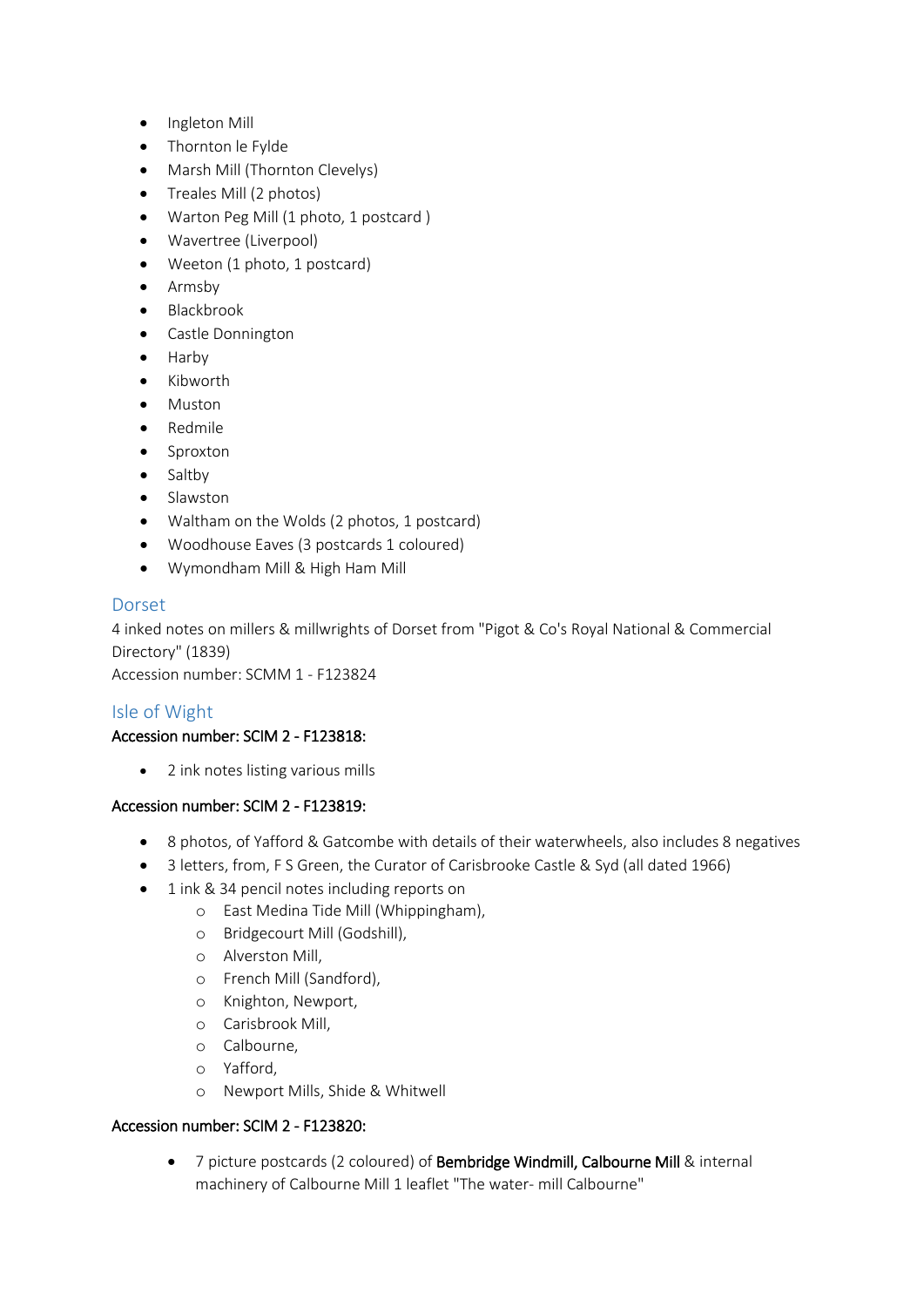• 1 National Trust ill pamphlet "Bembridge Windmill" with cross- sections & descriptions

# Accession number: SCIM 2 - F123821:

• 1 ink note 1 mss, a "Curious old contract for building a Windmill at Upton" dated "in the 3 [or 8th?] day of Septembre the XXI yere of the reigne of Kyng Henry the eight" [1530]

# Accession number: SCIM 2 - F123822:

- 5 colour picture postcards of Calbourne Mill, including waterwheel, rolling floor & internal machinery
- 1 ill pamphlet for Yafford Mill
- 1 ill booklet for "The Water Mill Calbourne & Museum of Rural Life" including history & machinery diagrams

# Accession number: SCIM 2 - F123819:

Bembridge Windmill: 3 photos, including details of sails, 7 picture postcards (6 in colour), 1 ill greetings card, 2 cuttings with ills

# Lincolnshire mills A-K - photos and postcards

Photos and picture postcards of Lincolnshire mills A-K

# Accession number: SCAM 3 - F123895

- Alford,
- Addlethorp,
- Alford (4 sails),
- Alford (5 7 postcards),
- Alford (6 sails 3 photos, 2 postcards),
- Bardney Mill (1 photo, 2 postcards),
- Barrow Haven,
- Barrow-on- Humber (2 postcards),
- Barton-on-Humber, (Caistor Road), (Market Lane), (Waterside Road),
- Billinghay (1 internal photo, 1 postcard),
- Bilsby (1 photo & 1 postcard),
- Walcot Road Mill (Billinghay),
- Boston, Binbrook,
- Maude Foster Mill (Boston 2 photos, 2 postcards),
- Boston (Wyberton Road),
- Bourne,
- Brant Broughton,
- Burgh-le-Marsh (4 photos, 4 postcards),
- Butterwick (1 photo, 2 postcards),
- Carlton-le-Moorland (1 photo, 1 postcard),
- West Butterwick, Carrington,
- Castlethorp,
- Coleby Heath (1 photo, 1 postcard),
- Coleby Lodge,
- Coningsby,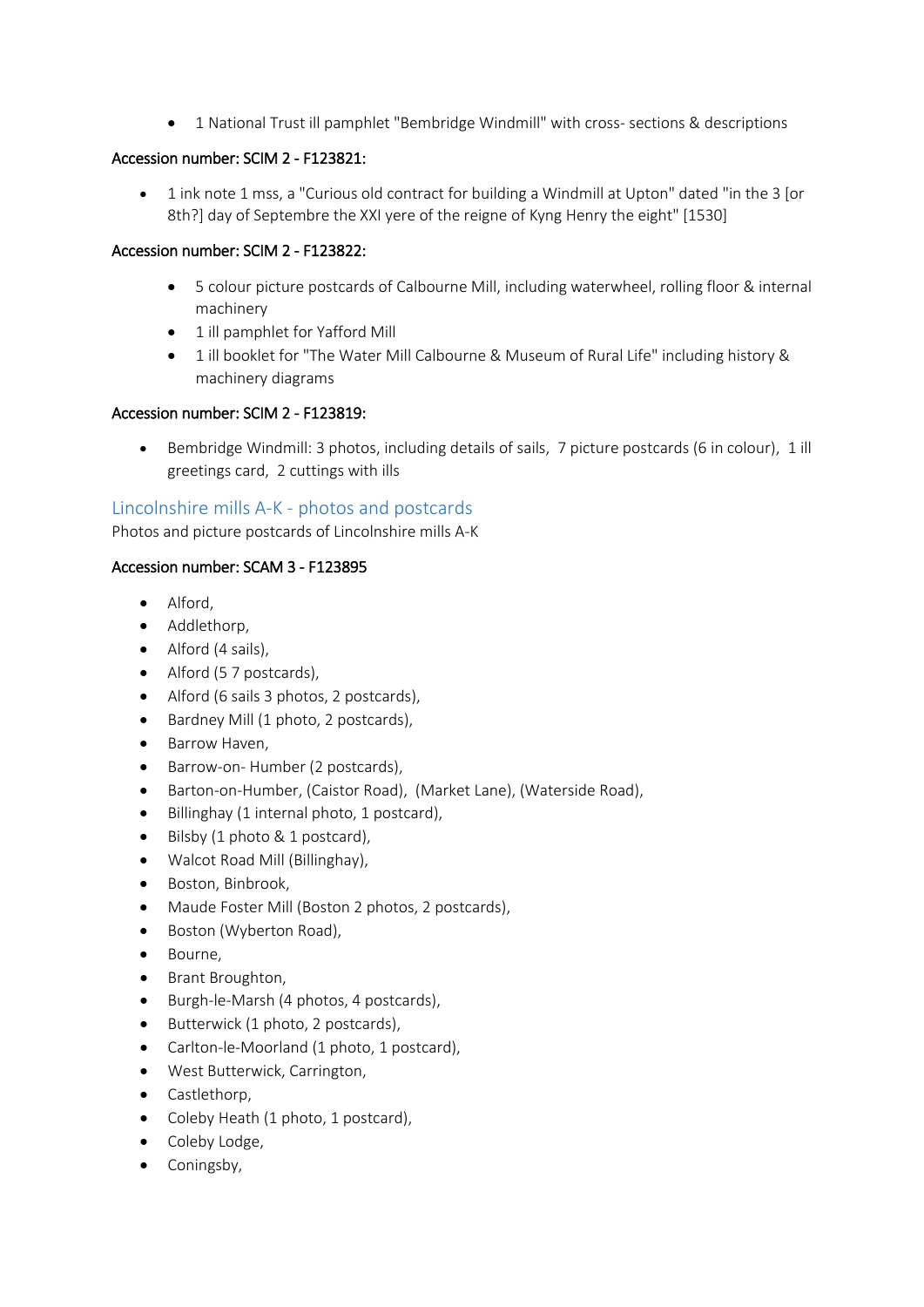- Donington, Cowbit (2 postcards),
- Baxter's Mill (Donington),
- Dyke,
- Epworth (1 photo, 1 postcard),
- Faldingworth,
- Falkingham,
- Foston (2 photos, 1 postcard),
- Friskney,
- Frieston,
- Shore Mill (Freiston),
- Mr Stephenson (Friskney Tofts), Friskney Tofts (3 postcards),
- Fulstow (1 photo, 1 postcard),
- Gainsborough, Gedney Hill,
- Gedney Drove,
- Green's Mill (Gosberton),
- Risegate Mill (Gosberton),
- Grimoldby (2 postcards),
- Grebby,
- Halton Holgate (1 photo, 1 picture postcard),
- Hackthorne,
- East Halton (Ink note), East Halton (2 photos, 1 postcard),
- Haxey,
- Heckington (1 photo, 2 postcards),
- Helpringham,
- Hemingby,
- Hemswell (3 postcards),
- Highbaldstow, "The old windmills of Holbeach" by H E S Simmons (2 leaf ill cutting),
- Holbeach (Damgate Mill), Holbeach (8 sails),
- Horncastle (1 photo, 1 postcard),
- Huttoft,
- Hykeham,
- South Hykeham,
- Keys Toft,
- South Killingholm (3 postcards),
- Kirkby Green (2 postcards),
- Kirkby Hill,
- East Kirkby (1 photo, 1 postcard),
- Kirton End (2 postcards, 1 cutting)
- Kirton-in-Lindsey

# Lincolnshire mills L-Z - photos and postcards

Photos and picture postcards of Lincolnshire mills L-Z

# Accession number: SCAM 4- F123896

- Langton-by- Horncastle,
- Langton,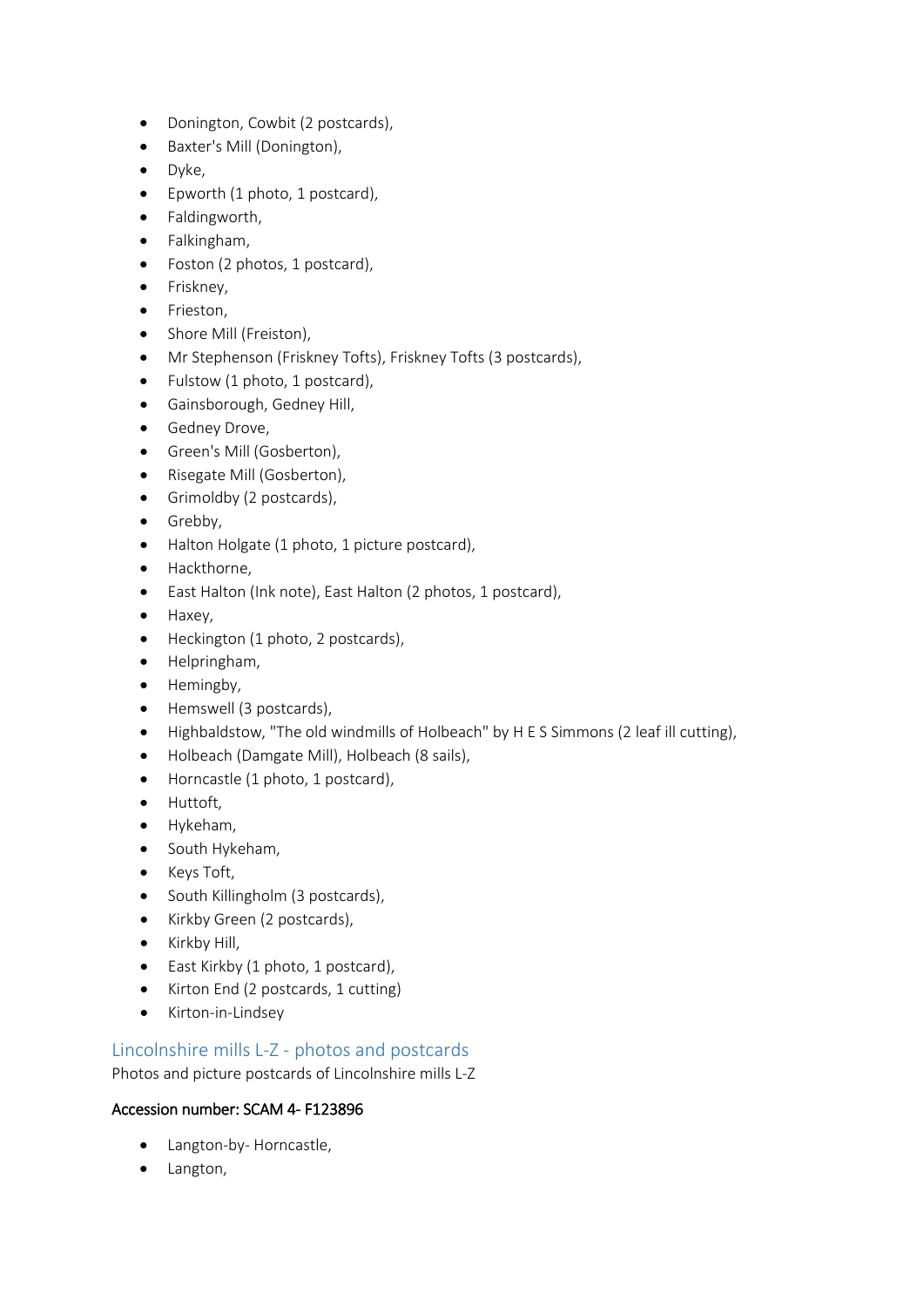- Langworth (1 photo, 1 postcard),
- Laughterton (1 photo, 2 postcards),
- Legbourne Mill (5 photos, 2 postcards),
- Leverington, Lincoln (Mill Road),
- Lincoln,
- Brunswick Mill (Long Sutton 1 photo, 3 postcards),
- Louth (2 postcards), Hubbard's Mills (Louth 2 postcards),
- Ludford Magna, Sneath's Mill (Lutton 2 postcards),
- Maltby-le-Marsh (2 photos, 2 postcards),
- Martham-le-Fen,
- Marsh Chapel,
- Metheringham (1 photo, 2 postcards),
- Middle Rasen,
- Moulton,
- Moulton Chapel,
- Nettleham,
- Mumby,
- New Bolingbroke,
- $\bullet$  Nisson  $(?)$ ,
- Oasby,
- Pennyhill,
- Pickworth,
- Pinchbeck,
- Potter Hanworth,
- South Rauceby (2 postcards),
- Ropsley,
- Saltfleet (3 postcards, 1 coloured),
- Saxilby,
- Scamblesbey,
- Scartho (2 photos, 1 postcard),
- Sibsey (2 postcards),
- Scotter, Trader Mill
- (Sibsey colour greetings card), Sibsey (1 photo, 3 postcards),
- North Somercotes (5 postcards),
- Common Mill (Spalding 2 postcards),
- Little London Mill (Spalding 2 postcards),
- Stallingborough (2 photos, 1 postcard),
- Stickford (3 postcards),
- Stamford,
- Stickney (3 postcards),
- Sturton,
- Sutterton (2 postcards),
- Sutton Bridge,
- Sutton-St-James,
- Swineshead (Town Mill 2 postcards),
- Swaby,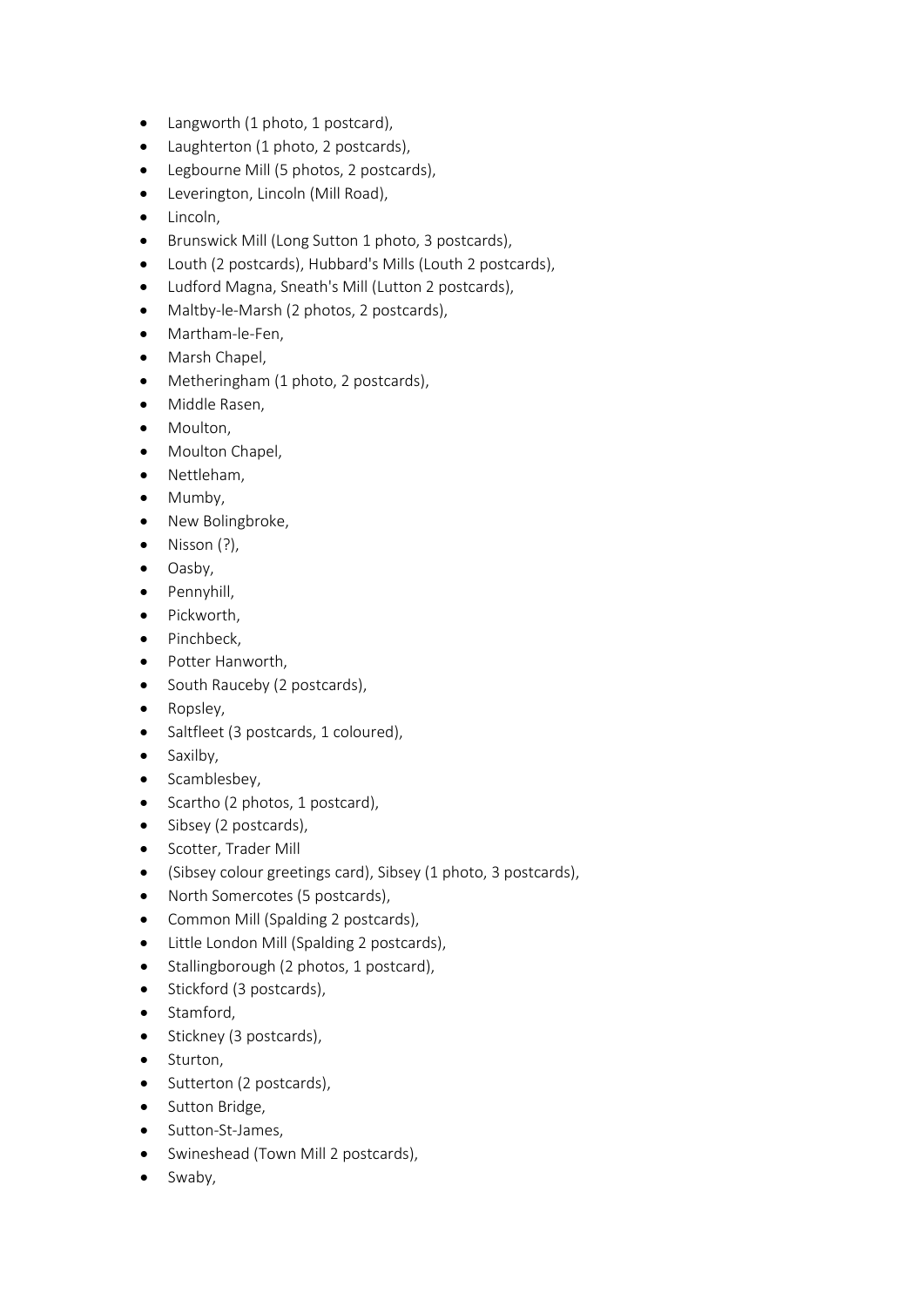- Swineshead (4 postcards),
- Theddlethorpe (1 photo, 1 postcard),
- Toynton All Saints (2 photos, 1 postcard),
- Trusthorpe Mill (Mablethorpe 8 postcards, 3 coloured),
- "Mill Bridge", Salem Bridge, Croft Mill (Wainfleet),
- Bridge Mill (Wainfleet),
- Waltham Mill (1 photo, 2 postcards),
- Willingham (2 postcards),
- Wragby,
- Wyberton
- Wrawby (1 photo, 1 postcard)

# Lincolnshire - miscellaneous

# Accession number: SCLM 1 - F123796:

- $\bullet$  1 photo
- 1 picture postcard of 8 sailed windmill at Heckington
- 1 colour print 1 pencil drawing of Heckington Mill
- 2 ink & 1 pencil note
- 4 leaf extract from "The Farmers' Marketing & Supply Bulletin" with ills of Heapham Mill (Gainsborough)
- 24 cuttings, 18 with ills including:
	- o Heckington Mill,
	- o Burgh-le-Marsh Windmill,
	- o Eye Windmill,
	- o Saltfleet Windmill,
	- o Theddlethorpe Windmill,
	- o Trusthorpe Windmill
	- o Wrawby Windmill

# Accession number: SCLM 1 -F123797:

• Highbaldstow: 2 ink, 2 typed & 4 pencil notes describing Highbaldstow water & windmill, includes rough plan & section views of mill

# Accession number: SCLM 1 - F123798:

- 3 cuttings from "The Lincolnshire Magazine",
- (3 of 4 articles) by K S Wood "Lincolnshire Windmills"
- 1 ink note

# Accession number: SCLM 1 -F123799:

• Holbeach & Spalding: 2 cuttings, ill articles by H E S Simmons "The old windmills of Holbeach" & "The windmills of Spalding"

#### Accession number: SCLM 1 - F123800:

- 1 cutting,
- ill article by R Wailes "How to recognise Lincolnshire windmills" from "The Lincolnshire Magazine" with ills of: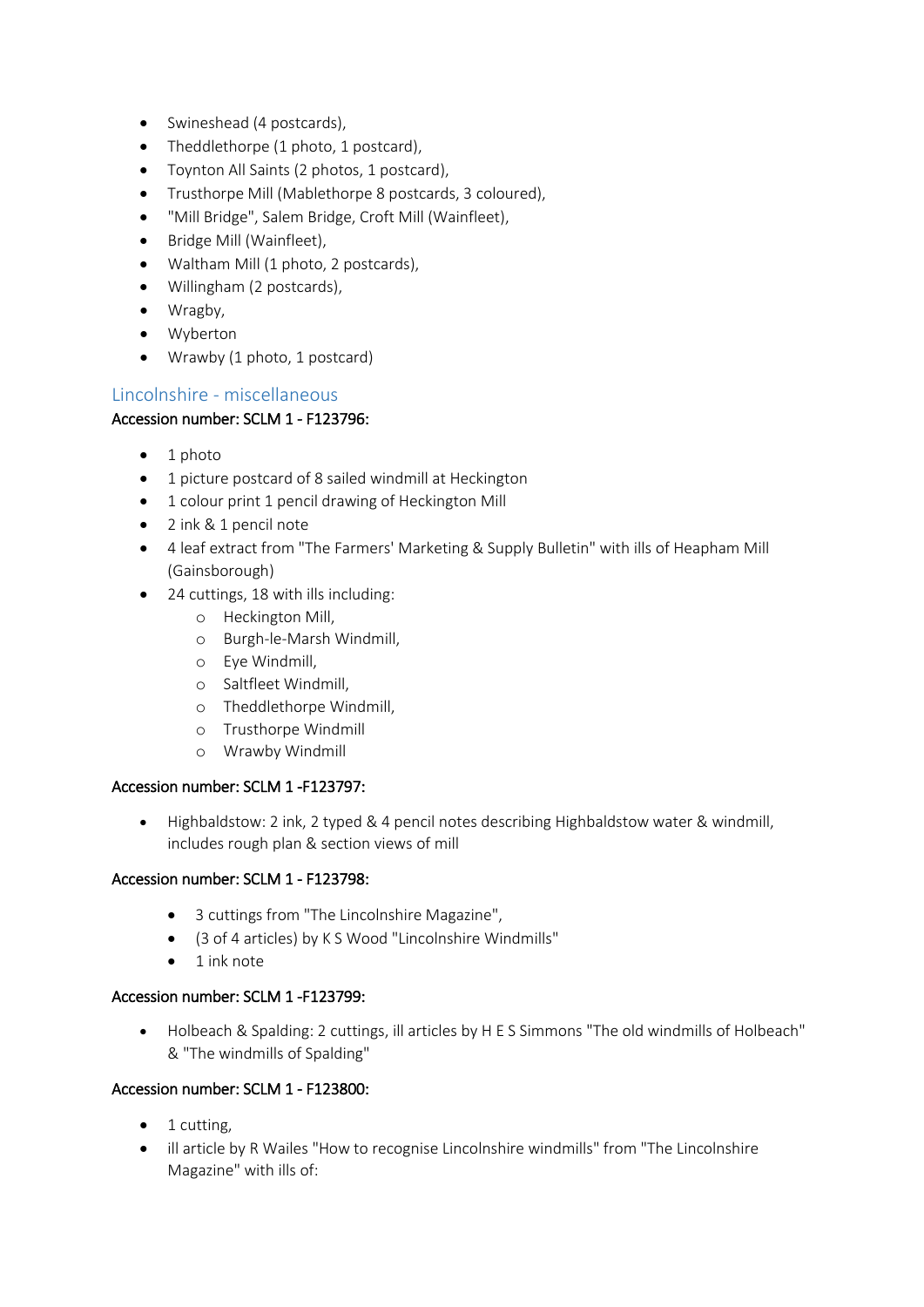- o Friskney Tofts Windmill,
- o Laughterton Windmill,
- o Wrawby Windmill,
- o Roman Bank Windmill (Long Sutton),
- o Langworth Smock Mill,
- o Dyke Windmill,
- o Stickford Windmill

# Accession number: SCLM 1 - F123801:

- 1 cover from "The Lincolnshire Magazine" Vol 3, No 4, 1937
- 1 ill article by F Brewster "Lincolnshire windmills past & present: South Killingholme"

# Accession number: SCLM 1 - F123802:

- 8 ill cuttings (2 in colour) of:
	- o Thorpe Mill,
	- o Lolham Mill,
	- o Hackington Windmill
	- o Waltham Windmill
	- o 2 identical ill leaflets "Guide to Burgh-le-Marsh Windmill"

# Middlesex

# Accession number : SCMM 3 - F123855:

- 4 cuttings, 3 with ill including, Warrick Mill, Old Heston Mill & Brazil Mill
- 3 photocopies of "A History of Middlesex" with notes on West Drayton Mill, Isleworth Manor Mill, Brentford Mill, Bedfont & Hounslow Powder Mills
- 4 ink & 1 pencil note

#### Accession number: SCMM 3 - F123856:

- Enfield, Middlesex;-1 picture postcard of Enfield Windmill
- 1 letter from C Wiseneau dated 1940

# Norfolk - photos and postcards

Norfolk mills photos and picture postcards

#### Accession number: SCAM 5 - F123897

- Bure Mill, 1 cutting of a water pump,
- Arnick's Mill (Ack),
- Tunstall Mill (Acle),
- Wey Bridge (Acle).
- Bastwick,
- Banham,
- Berney Arms Mill (Breydon 1 photo, 2 postcards 1 coloured, 1 cutting),
- Billingford (3 postcards),
- Burnham Overy (1 photo, 1 cutting),
- Bure,
- Old Buckenham,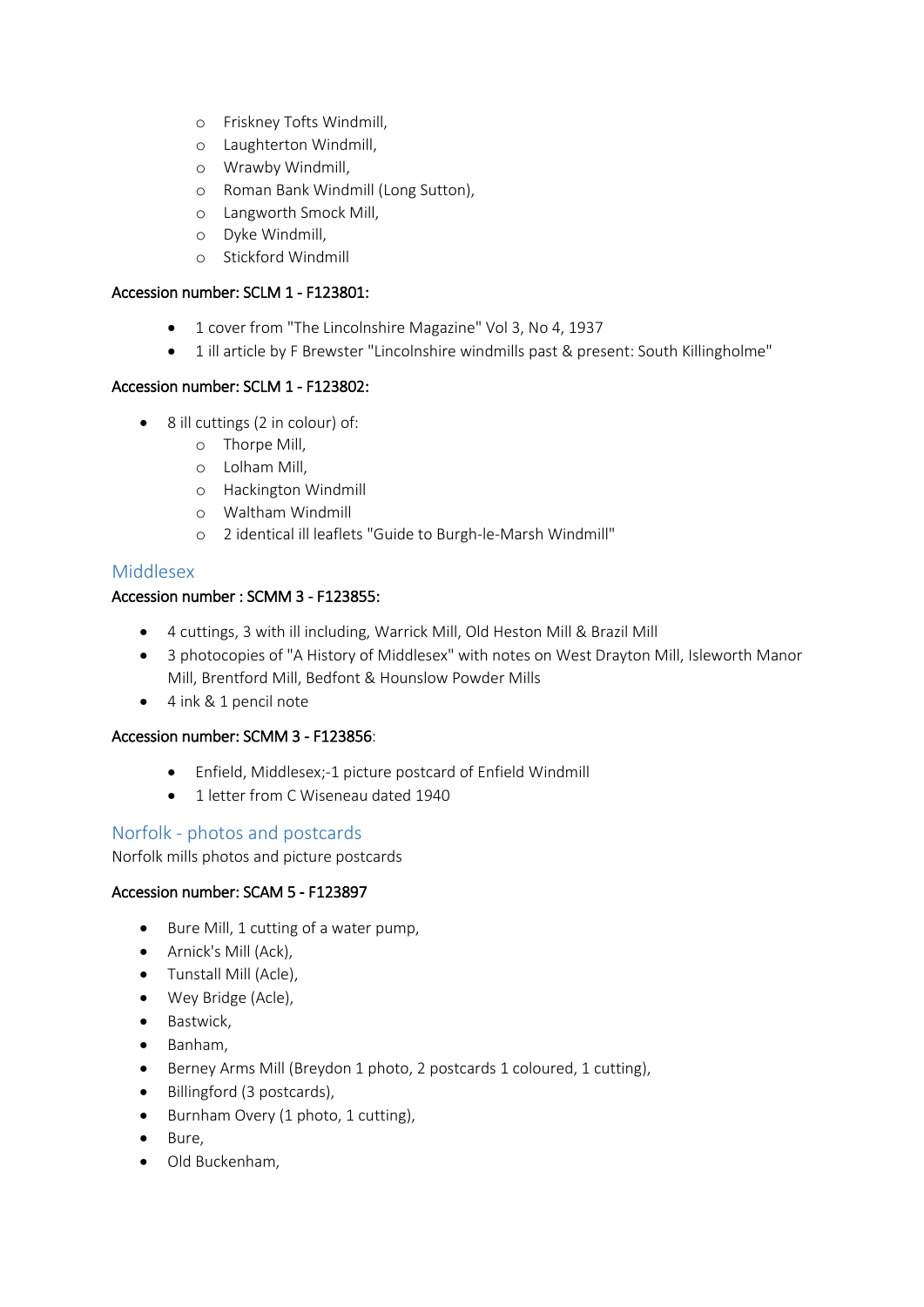- Great Bircham, Bure,
- Caston,
- Calaxton (2 postcards),
- Clay-next-the-sea (3 postcards),
- Croxton,
- Little Cressingham,
- Dereham (1 cutting),
- Denver (3 photos, 1 postcard),
- Dilham,
- Diss (1 coloured postcard 1 cutting),
- Ellington,
- Emneth,
- Great Fransham,
- Stracey Mill (Halvergate),
- Marsh Mill (Halvergate),
- Hales,
- Harpley,
- Hapton,
- North Hathox,
- Hickling,
- Honing,
- Horning (2 photos),
- Hempnall (1 colour cutting),
- Horsey Mere, Horsey (2 cuttings),
- Hunsett Mill (2 postcards, 1 coloured),
- 1 unidentified colour postcard,
- Ingham (2 postcards),
- Ingleborough (1 photo, 1 postcard),
- West Walton Mill House (1 cutting),
- Kenninghall,
- Lakenham,
- Litcham,
- Ludham (5 postcards),
- Ludham Bridge (3 postcards),
- Mulbarton,
- Mundesley,
- Mundford (1 postcard, 1 cutting),
- Neatishead,
- Newton Flotman,
- Nocton,
- Mundesley (1 cutting),
- Paston,
- Palling,
- Potter Heigham, Potter Higham (1 photo, 2 postcards),
- Rockland Broad (1 coloured postcard),
- St Benet's Abbey (3 colour postcards),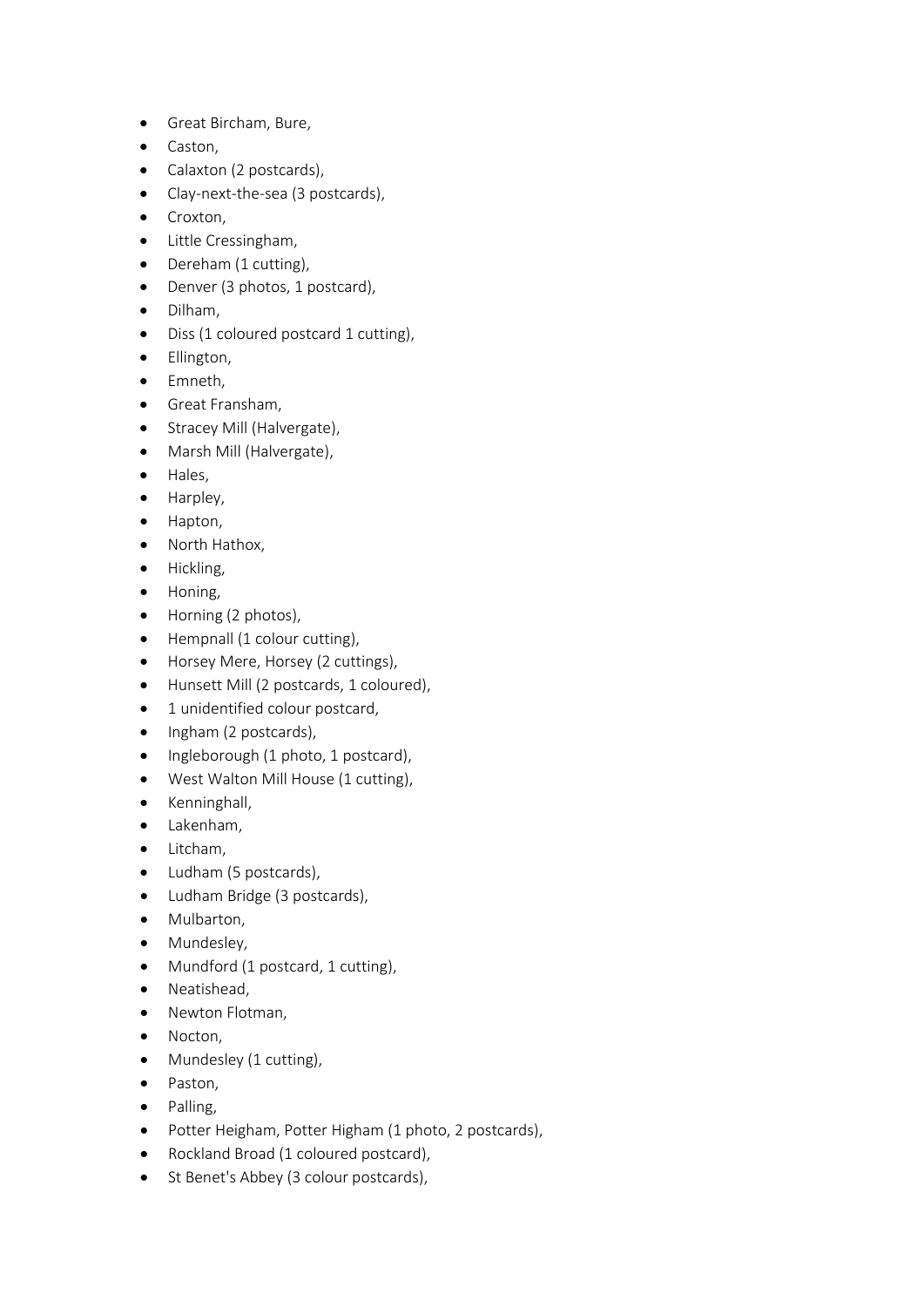- Roughton Mill (1 cutting),
- East Ruston (1 photo, 1 postcard),
- Salthouse Windmill,
- Salter's Lode,
- St Olave's,
- Scoulton,
- Stalham,
- Stoke Ferry (2 postcards 1 coloured, 1 cutting),
- Stokesby,
- Stracey Arms Mill, Sutton (2 photos),
- Sutton Mill (Stalham 1 cutting, 3 postcards),
- Swafield,
- Swanton Morley,
- Swardeston,
- Thurne Mill (2 postcards , 1 cutting),
- Tottenhill (2 postcards),
- Toft Monks,
- West Walton Fen End,
- Walpole Highway (1 photo, 1 postcard),
- Welney,
- Weybourne,
- Wicklewood,
- West Winch, (same photograph by HES Simmons, taken 24/6/1935 as that in Donald Muggeridge Collection 539242. This one is printed on a post-card)
- Wymondham (2 photos, 1 postcard, 1 cutting), "Mills on the Bure, out of Yarmouth",
- Breydon Waters (Yarmouth),
- High Mill (Yarmouth)
- Yaxham Mill

# Norfolk - miscellaneous

# Accession number: SCMM 3 - F123857:

• Billingford, Norfolk:-6 cuttings (1 with ill) of Billingford Windmill

# Accession number: SCMM 3 - F123858:

• Denver, Norfolk:-2 cuttings, 1 with ills, of Denver Windmill (Downham)

# Accession number: SCMM 3 - F123859:

• Hardingham, Norfolk:-7 cuttings, 3 with ills, reporting the burning of Hardingham Mill for a film "The Shuttered Room"

# Accession number: SCMM 3 - F123860:

- 5 photos of Thetford Mill, St Benets Abbey Windmill & Thurne Pumping Mill
- 2 picture postcards (1 in colour) of Wroxham Bridge, Thurne Windmill, Cley-next-the-Sea Windmill & Horsey Windmill
- 2 colour ill greetings cards of Dedham Mill, painted by Constable
- 1 ink & 2 pencil notes 1 booklet "Norwich Public Libraries Triennial Report 1964- 1967"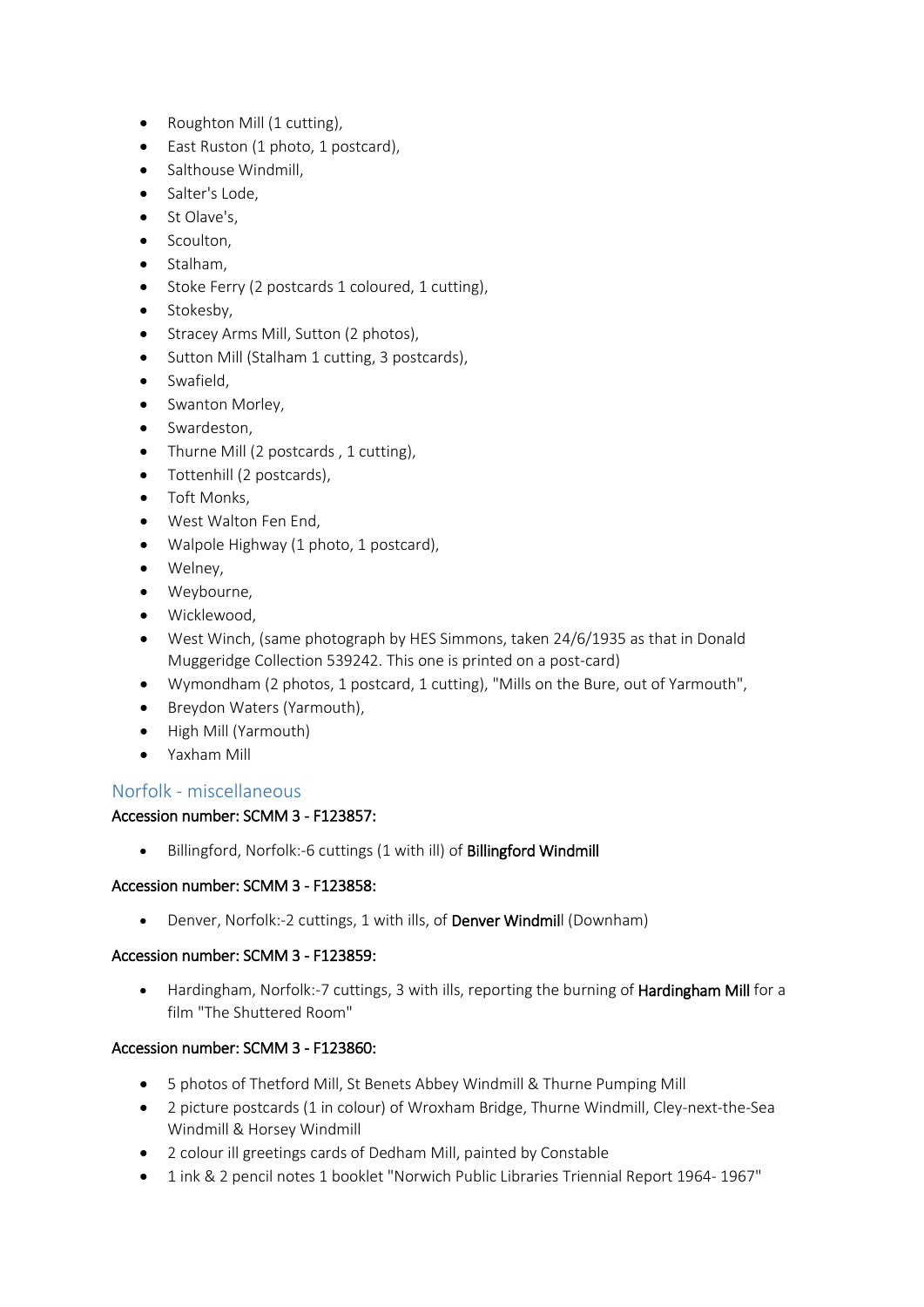- 27 cuttings, 18 with ills (4 in colour) including,
	- o Wickham Market Mill,
	- o Coltishall Mill,
	- o Cley Windmill,
	- o Mundesley Windmill,
	- o Debenham? Windmill,
	- o Reedham Mill,
	- o Cley-next-the-Sea Windmill,
	- o Norwich Windmill,
	- o Wayford Bridge Windmill,
	- o Hunt-Set Mill
	- o Berney Arms Windmill,
	- o Ash Tree Farm Windmill

# Northamptonshire

# Accession number: SCMM 3 - F123861

- 6 photos of Eye Green Windmill, Boyeta Mill, Barnack Windmill & Old Weston Windmill
- 8 picture postcards of Oundle Mill, Badby Windmill, Silverstone Windmill, Eye Green Windmill, Eye Windmill, Peterborough Windmill, Kings Sutton Mill & Barby Mill
- 19 cuttings, 10 with ills, including Eye Windmill, Aynho Mill, Barnack Mill, Werrington Windmill, Cliffe Windmill, Maxey Mill, Easton Mill & Elton Mill
- 1 letter from A & K Antill
- 6 photostat copies of ills of Rockingham Road Windmill (Kettering), Windmill Lane Windmill (Kettering), Clipston Windmill, Long Buckby Windmill, Great Oakley Windmill & Scaldwell Windmill
- 1 ill article (3 leaves) "Preservation of fine old stone windmill" (Barnack Windmill)
- 1 ill leaflet "Billing Mill" including internal machinery

# Northumberland

# Accession number: SCMM 3 - F123862

- 2 photos of Chimney Hill Mill (Newcastle on Tyne)
- 1 coloured picture postcard of Jesmond Dene Mill
- $\bullet$  1 ill cutting
- 1 pencil note

# Nottinghamshire

# Accession number: SCMM 3 - F123863

- 2 photos of Caddington Windmill & East Bridgford Windmill
- 3 colour negatives of the Cat & Fiddle Mill
- 4 picture postcards (1 coloured) of, Newton Windmill, Costock Windmill, Beckingham Windmill & Mr Sleight of Misson [Mill?]
- 1 cutting of Dale Abbey Mill

#### North Leverton, Nottinghamshire

Accession number: SCMM 3 - F123864

- 1 photo of North Leverton Windmill
- $\bullet$  1 ill cutting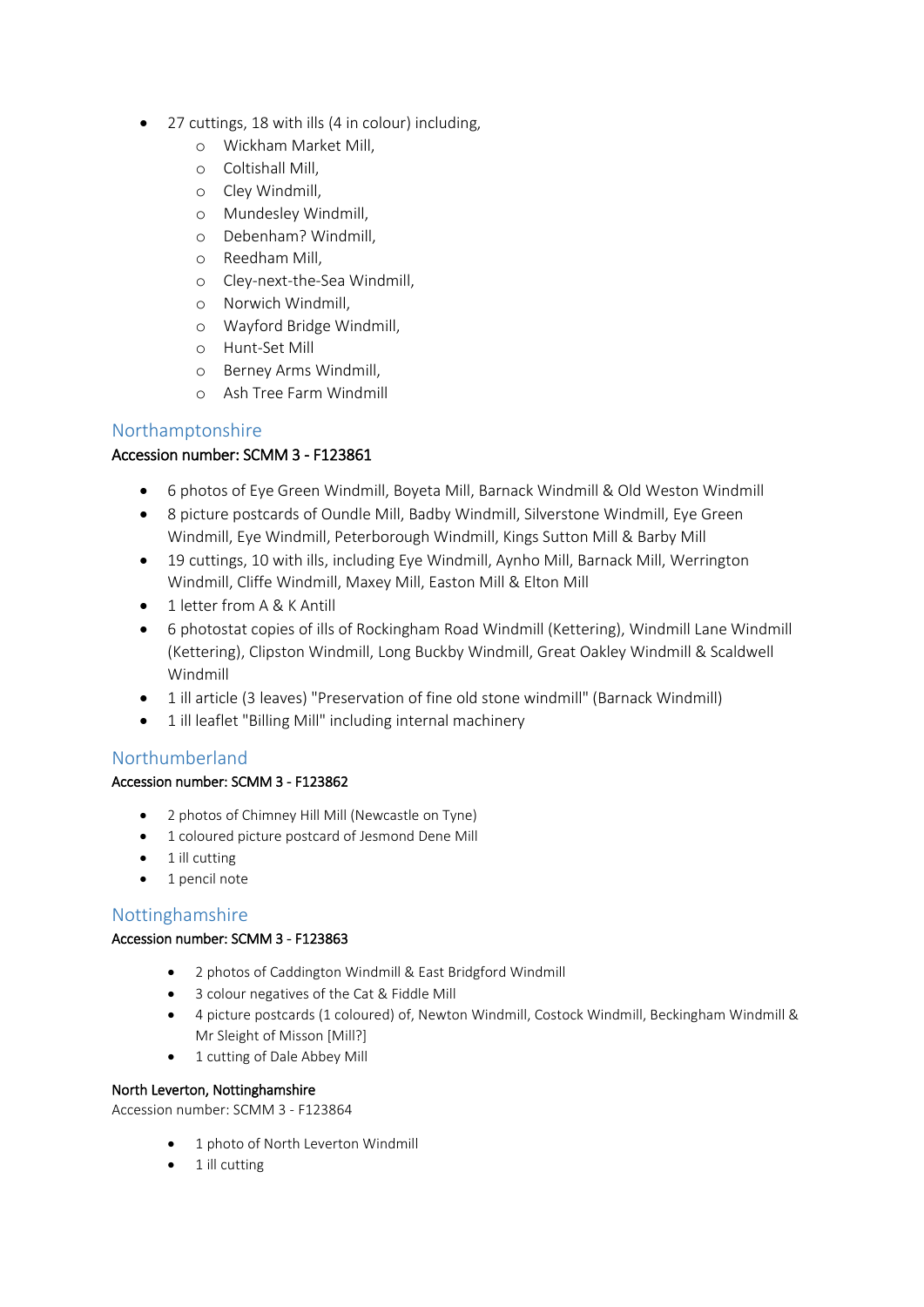- 1 ill greetings card
- 1 letter from T Burgess (Dukeries Mill, Worksop), dated 1965
- 6 ill leaflets for North Leverton Windmill
- 1 ink & 1 pencil note
- 1 leaflet on the "Great Yorkshire Show" (dated July, 1956)

# **Oxfordshire**

#### Accession number: SCMM 4 - F123865:

- 7 photos of North Leigh Windmill, Chinnor Windmill, Upper Arncott Windmill, Hornton Windmill, Naphill Windmill & Blackthorne Windmill
- 8 picture postcards, 3 coloured, of Chinnor Windmill, Littleworth Windmill, Great Milton Windmill, Nettlebed Common Windmill, Iffley Mill & Mapledurham Mill
- 1 greetings card with ill of Folly [sic] Bridge Mill (Oxford)
- 9 cuttings, 7 with ills of Lower Heyford Mill, Souldern Mill, North Aston Mill, Waterstock Mill, Dean Mill (Charlbury), Wheatley Windmill, Brill Windmill & Haseley Windmill

# Rutlandshire

#### Accession number: SCMM 4 - F123866:

- 2 photos of Whissendine Tower Mill & Preston Mill
- 3 cuttings, 1 with ill of Morcott Windmill
- 1 pencil note

# Shropshire

#### Accession number: SCMM 4 - F123867:

- 1 cutting of colour ill showing Ludlow Castle
- 2 letters from B Warpark [sic] & P Sampson, dated 1974 & 1971
- 2 typed notes
- 3 ill leaflets "Daniel's Mill, a working water mill" (Bridgnorth)
- 1 ill sticker for Chadwell Mill (Newport)

#### Somerset

#### Accession number: SCMM 4 - F123868:

- 2 photos of Weston Milton Mill & Chapel Allerton Mill
- 6 picture postcards (2 coloured) of Watchfield Windmill, Heath House Windmill, Chapel Allerton Windmill & Dunster Mill
- 17 cuttings, 15 with ills, of Tannery Combe Waterwheel, Gawbridge Mill, Stratford Mill, High Ham Windmill, Kent's Mill (Dulverton), Ashton Windmill & Castle Mill (Dunster)
- 1 ill booklet "Hornsbury Mills, Chard" includes ills of internal machinery & waterwheel
- 1 ill pamphlet "Lockyer & Son Clapton Mill, Clapton Crewkerne" with diagrams of machinery
- 1 ill pamphlet "Claverton Pump" with diagram of machinery
- 1 leaflet "Priston Mill"
- 1 cutting (2 leaves) with ill of Knowle Mill (Long Sutton)

# **Staffordshire**

#### Accession number: SCSM 14 - F123803:

- 5 photos, including Lower Modishall [sic], Wetmoore, Saredon Mill & Coppice Mill waterwheel
- 5 letters from C Howell, dated 1960, most regarding a Staffordshire mill tour
- 5 ink & 17 pencil notes on the mill tour in 1960, with notes on
	- o Worston Mill (Great Bridgeford),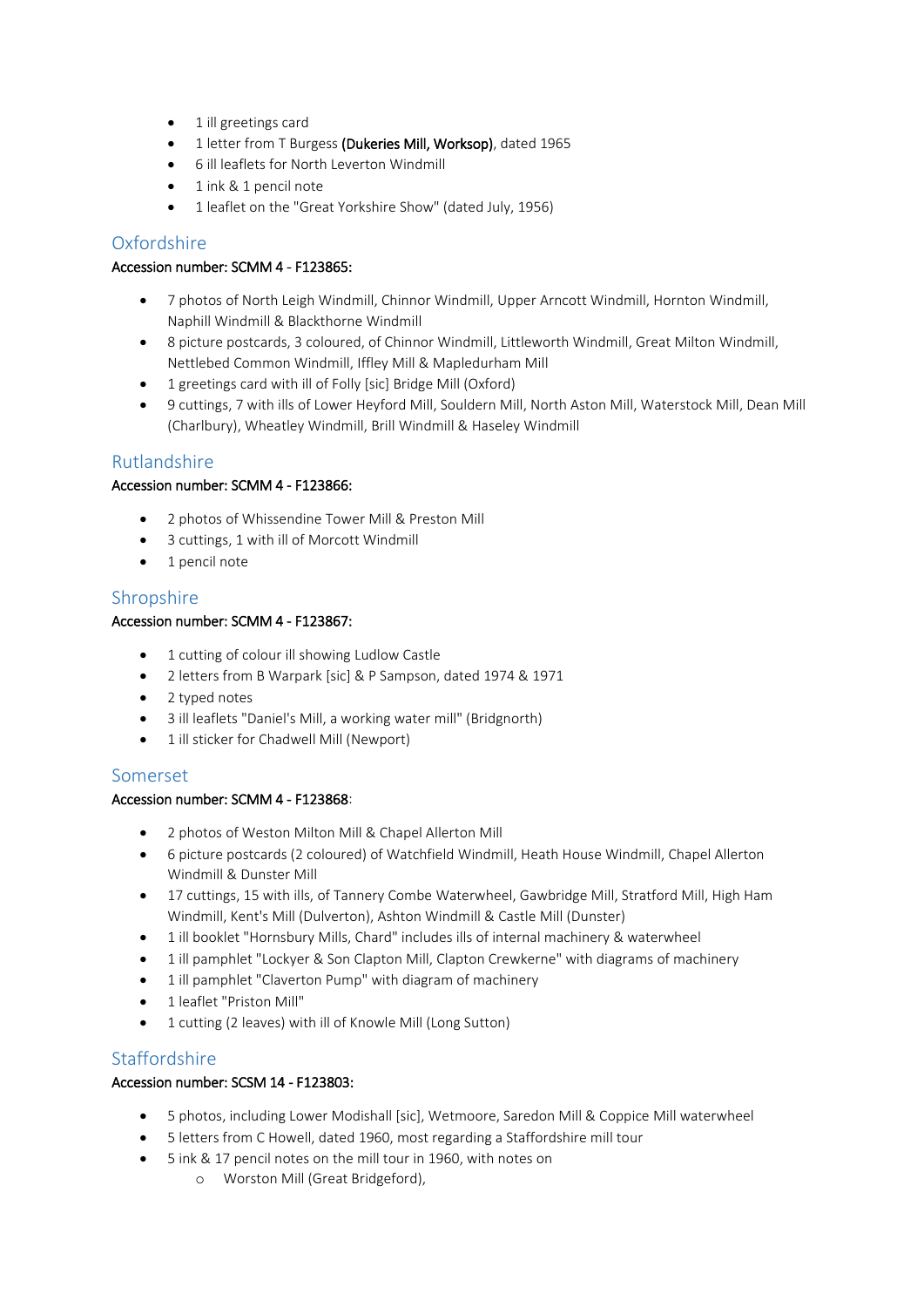- o Burston Mill,
- o Scotch Brook Flint Mills, King's Bromley,
- o Home Farm Mill (Teddesley),
- o Saredon Mill,
- o Daniels' Mill (Bridgenorth),
- o Bucknall, Toxall,
- o Walk Mill (Eccleshall),
- o Park Mill (High Ottley),
- o Elleston Mill,
- o Showell Mill,
- o Coley Mill (Salop),
- o Bearstone & Alrewas

#### Accession number: SCSM 14 - F123804:

- 17 photos, including:
	- o Hayes Mill,
	- o Coppice Mill,
	- o Stretton,
	- o Counsall,
	- o Blythebridge Mill (Kingston),
	- o Burndhurst Mill (Gratwich),
	- o the French stones of Stretton Mill,
	- o the waterwheels of Counsall, Cheddleton & Stretton
	- 13 pencil notes, all dated 1961, with descriptions of:
		- o Stretton,
		- o Churchill Forge (Kidderminster),
		- o Cookley,
		- o Wodehouse Mill (Wombourne),
		- o Burndhurst Mill (Gratwich),
		- o Blythebridge Mill (Kingston),
		- o Consal Mills,
		- o Cheddleton Flint Mills
		- o Modishall [sic] Valley Flint Mills

#### Accession number: SCSM 14 - F123805:

- 3 photos (2 in colour), of Ivy Mill (Longton Rd)
- the water wheel of Boar Mill (Moddershall) 1 cutting

#### Accession number: SCSM 14 - F123806

- 1 picture postcard of Cheddleton Flint Mill
- 3 cuttings, 2 with ills of Cheddleton Flint Mill, Walk Watermill, Blythebridge Mill & internal machinery of Leek Mill
- 1 photocopy (2 leaves) of an ill article "The valley of water mills" by L Helsby
- 1 letter from R Copeland (dated 1969)
- 1 tour schedule for the West Midlands Branch of the 'Wind & Watermill Section' of the 'Society for the Protection of Ancient Buildings' (dated 1965)
- 1 ill leaflet "Before it was too late!" published by the 'Cheddleton Flint Mill Preservation Trust'

#### Suffolk - photos and postcards

#### Accession number: SCAM 2 - F123902

• Aldborough (1 print),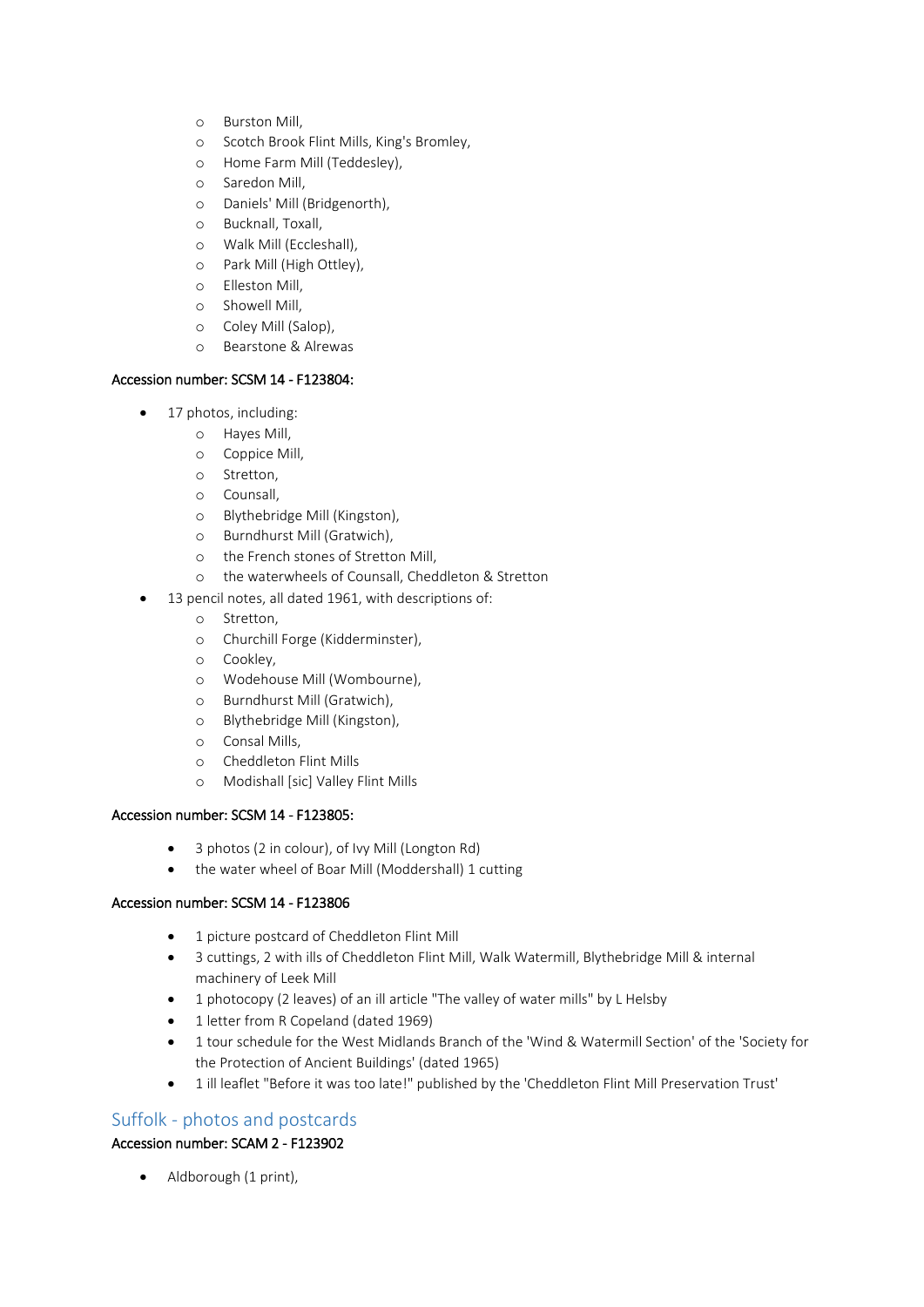- Aldeburgh (2 postcards 1 coloured, 1 ill bookmark, 1 cutting),
- Alderton, Barnham,
- Mr R Martin millwright of Beccles,
- Barrow,
- Blundeston,
- Blythburg,
- Barking Tye,
- Botesdale,
- Boxted,
- Bradfield St George,
- Brettenham (1 photo, 1 postcard),
- Bredfield,
- Great Bricett,
- Tower Mill (Bungay),
- Bungay,
- Burgh,
- Burhall,
- Buxhall,
- Chattisham,
- Chilton Street,
- Chippenhall Green,
- Cowlinge, Mr Woods of Cranley, Dalham (2 photos),
- Darsham, Debenham, Messrs Clover of Drinkstone,
- Drinkstone (3 photos, 1 postcard),
- Fornham St Martin,
- Framsden (1 photo, 1 postcard),
- Earlsoham, Eye (2 photos, 1 postcard),
- Freckenham (inscribed door lintel),
- Freckenham (1 photo, 1 postcard),
- Friston (6 internal machinery photos, 2 postcards),
- Bell Hill (Fritton),
- Fritton Marsh,
- Fritton Warren,
- Gedding,
- Gislingham,
- Halesworth,
- Haughley,
- Haverhill (4 postcards: circular sail),
- Hartest (4 photos),
- Herringfleet (8 photos),
- Hotton,
- Hoxne,
- Huntingfield,
- Ilketshall,
- Bramford Road (Ipswich),
- Holton (1 cutting),
- Lattice Barn (Ipswich),
- Kedington (1 photo, 1 postcard),
- Kelsale (1 photo, 1 postcard),
- Kenton,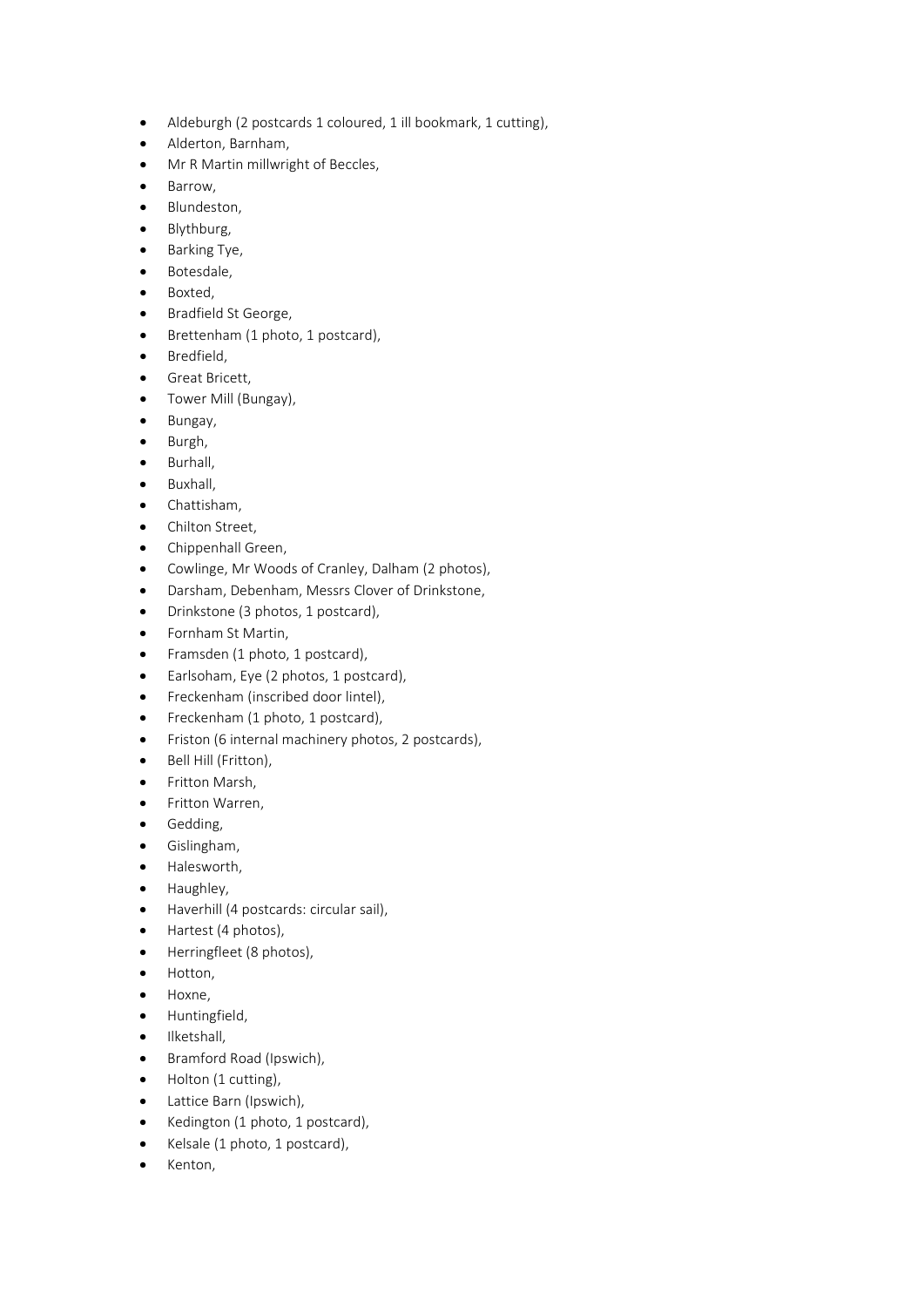- Laxfield (1 photo, 2 postcards),
- Lavenham,
- Lound (1 photo, 3 postcards),
- Leiston,
- Minsmere,
- Pakenham (3 postcards),
- Palgrave (1 photo, 1 postcard),
- Mr E Self of Parham,
- Parham (2 postcards),
- Peasenhall (4 postcards, 3 of internal machinery),
- Pettaugh (5 postcards 1 in colour),
- Rattlesden (2 postcards),
- Rougham (2 postcards),
- St Michaels (South Elmham),
- Saxted Green (3 photos, 1 postcard, 1 cutting),
- Snape (1 postcard, 1 cutting),
- Southwould,
- Stanningfield (2 postcards),
- Stanton (2 photos, 4 postcards, 1 cutting),
- Skinner's Mill (Stradbrook 4 postcards),
- Swettling, Syleham (4 photos),
- Thornham Magna (2 photos, 1 postcard),
- Thelnetham (Bury St Edmonds 1 photo, 1 postcard, 1 cutting),
- Thorpness,
- Great Thurlow Smock Mill (1 photo, 1 colour greetings card),
- Thorpeness (2 postcards),
- Thurston (3 postcards 1 internal machinery),
- Walberswick (1 photo, 2 postcards, 1 ill leaflet "Walberswick old pumping mill"),
- Ubbeston,
- Wangford,
- Wenhaston (3 postcards including machinery & Mr Spencer),
- Westhall (2 photos of internal machinery, 2 postcards),
- Westleton (1 photo, 2 postcards),
- Wetheringsett,
- Wickhambrook,
- Wickham Market,
- Unidentified mill (colour postcard),
- Buttram's (Woodbridge),
- Woodbridge Tide Mill (2 photos of internal machinery,
- 1 ill greetings card, 2 postcards), Tricker's Mill (Woodbridge),
- Woodbridge, Buttram's Mill (Woodbridge),
- Woolpit (5 photos, 1 postcard),
- Workington,
- Worlingworth (1 internal machinery photo, 2 postcards),
- Wortham (1 photo, 1 postcard),
- Wrentham
- 1 photocopy of 'Our Village Mill' from E Porter's "Cambridgeshire Customs & Folklore" (dated 1969)

# Suffolk - miscellaneous

# Accession number: SCSM 15 - F123808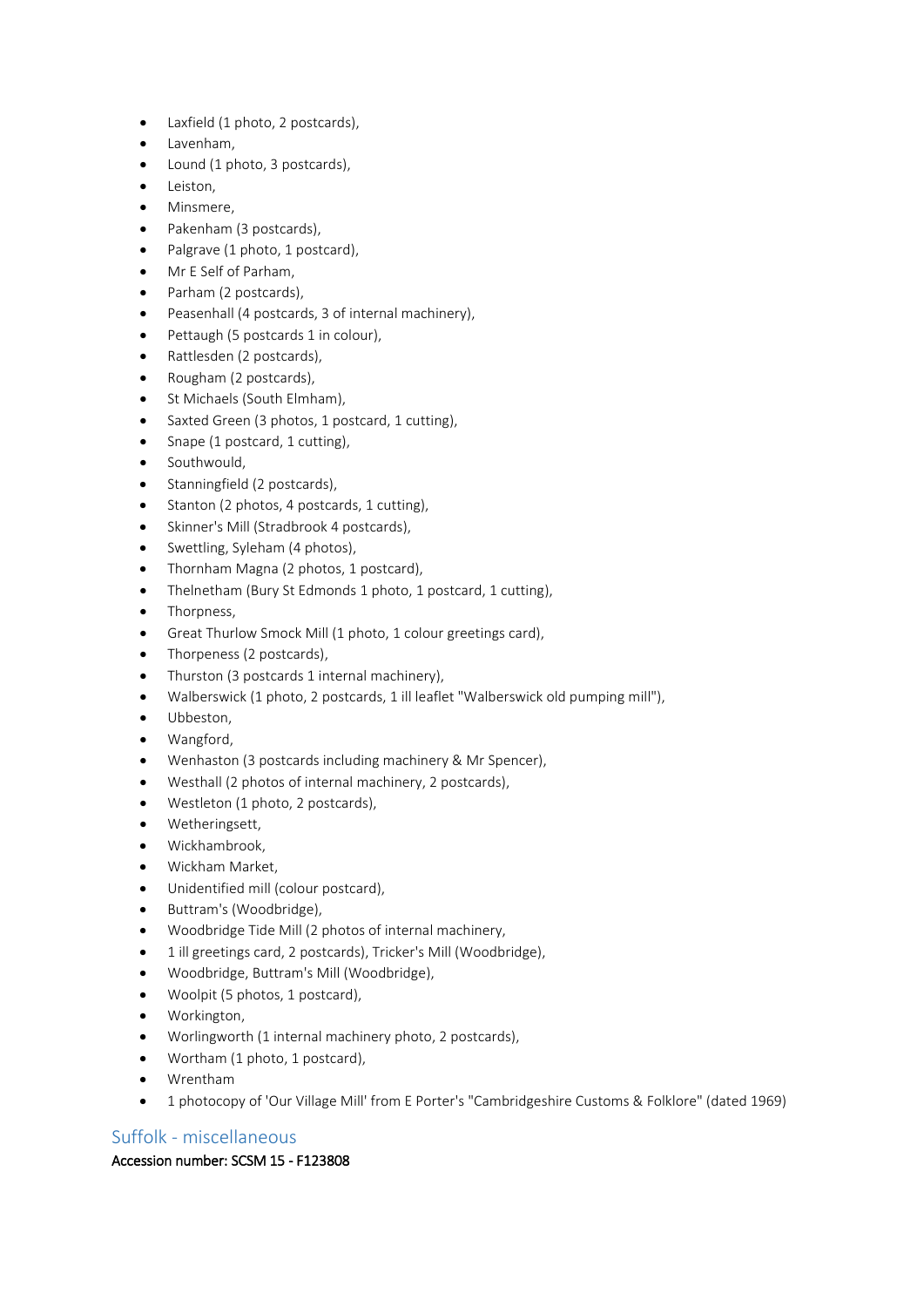- 1 colour slide of Warton [sic] windmill
- 4 cuttings, 2 with ill 1 pencil note
- 44 photos (18 of machinery), including
	- o Wissington,
	- o Euston,
	- o Catenham,
	- o Cosford Bridge,
	- o Mittondale [sic],
	- o Woodbridge Tide Mill,
	- o Sackhurst,
	- o Raydon,
	- o Hoxne,
	- o Acton Hall,
	- o Layham,
	- o Pakenham,
	- o Hartest,
	- o Withindale,
	- o Wickham Market,
	- o Baylham,
	- o Woodbridge,
	- o Kessey Mill,
	- o Letheyham,
	- o Little Glenham,
	- o Ashe Abby Mill,
	- o Sapiston,
	- o Campsey
	- o Playford Mill House

#### Accession number: SCSM 15 - F123808

- 3 pencil notes (including a sketch map of the location of Bakers Mill near Stowmarket)
- 50 cuttings, 25 with ills including,
	- o Earsham Mill (Bungay),
	- o Holton Windmill,
	- o Saxstead Windmill,
	- o Pettaugh Windmill,
	- o Pakenham,
	- o Walberswick Windmill,
	- o Thorpeness Windmill,
	- o Wrentham Windmill,
	- o Woolpit Windmill,
	- o Flatford Mill,
	- o Woodbridge Tide Mill,
	- o Haverhill (circular sail)
	- o Windmill Mill Hill Mill,
	- o Castle Mill, Holton
	- o St Peter Windmill,
	- o Buttrums Tower Mill,
	- o Leavenheath Windmill
	- o Wortham Windmill

#### Accession number: SCSM 15 - F123809

• 2 photos, of Walberswick Windmill & Baylham Mill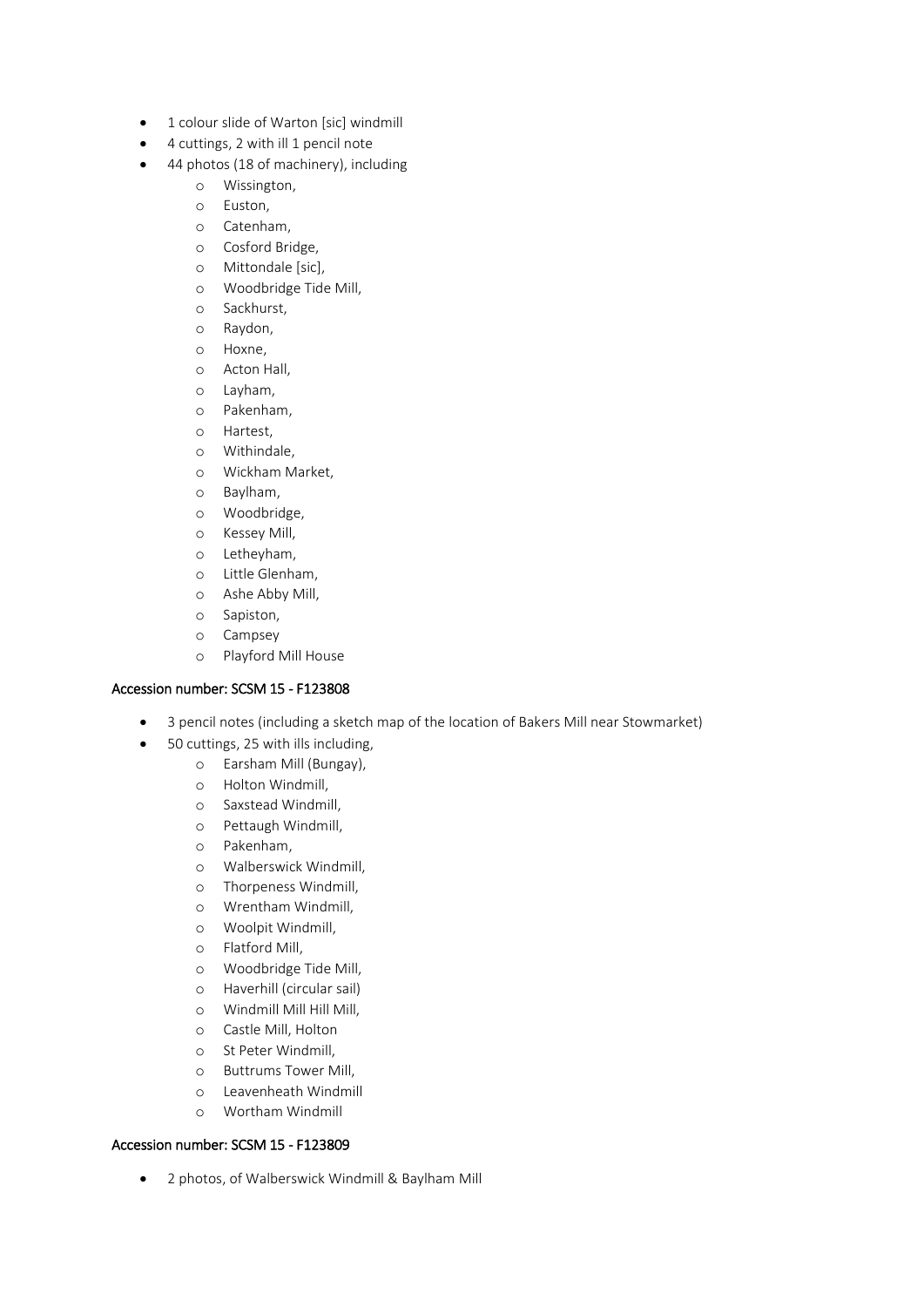- 2 picture postcards (1 coloured) of Flatford Mill & Pakenham Windmill
- 16th Century drawing of Hallisworth [Halesworth] Windmill
- 4 letters, from W M Lummis, L Chubb (both dated 1939), M Berrill (1958) & D M White (1962)
- 1 ink & 10 pencil notes
- 2 notices of a lecture by R Wailes "The Watermills of East & West Suffolk" at the Science Museum, London (1965)
- 3 sheets of notepaper headed "J E Wightman, Millwright"
- 2 leaf typed list of Suffolk Windmills (c1939)
- 1 leaf typed list of Suffolk Watermills (c1958)
- 2 leaf ink list of Suffolk Watermills
- 32 cuttings, 16 with ills including,
	- o Alton Mill,
	- o Pakenham Windmill,
	- o Deben Mill,
	- o Wickham Market Mill,
	- o Brundon Mill (Sudbury),
	- o Holton Windmill,
	- o Cobbolds Mill

#### Accession number: SCSM 15 - F123810

• Syleham Windmill: 1 cutting, with ills of repair after storm

#### Accession number: SCSM 15 - F123811

• 3 cuttings, 2 with ills including Pettaugh Windmill, Pakenham Windmill, Friston Mill & Syleham Mill "September 1949" from a calendar with advertisement for "George Wailes & Co Ltd, Engineers, Millwrights & Tool Merchants"

#### Bungay, Suffolk

Accession number: SCAM 2 - F123901

- 2 photos,
- 2 stereoscopic photos,
- 2 negatives
- 1 photocopy of ill article "Bungay's vanished mills" by L B Cane (dated 1939, 3 leaves)
- 1 photocopy from "Rayners Bungay Almanack" (dated 1891),
- 1 photocopy from "White's Directory of Suffolk" (dated 1844),
- 1 map of "Bungay's vanished mills"
- 8 letters from, E R Rackham, J G L Spence, P Unwin & F Honeywood (dated 1965, 1965, 1973 & 1980)
- 1 letter to Wrightman (dated 1965)
- 1 ill postcard from F Honeywood (dated 1980)
- 1 ink & 2 pencil notes

#### Surrey

#### Accession number: SCCM 16 - F123812:

- 1 letter from M Cook
- 5 ink notes
- 1 ill leaflet on Shalford Mill by the National Trust
- 1 coin inscribed "One Penny payable at Weybridge I Bunn & Co 1812 Hoop & Iron Warehouse, Dowgate Wharf" reverse inscribed "Weybridge Mills" with ill
- 2 ill greetings cards (1 coloured) of Newark Mill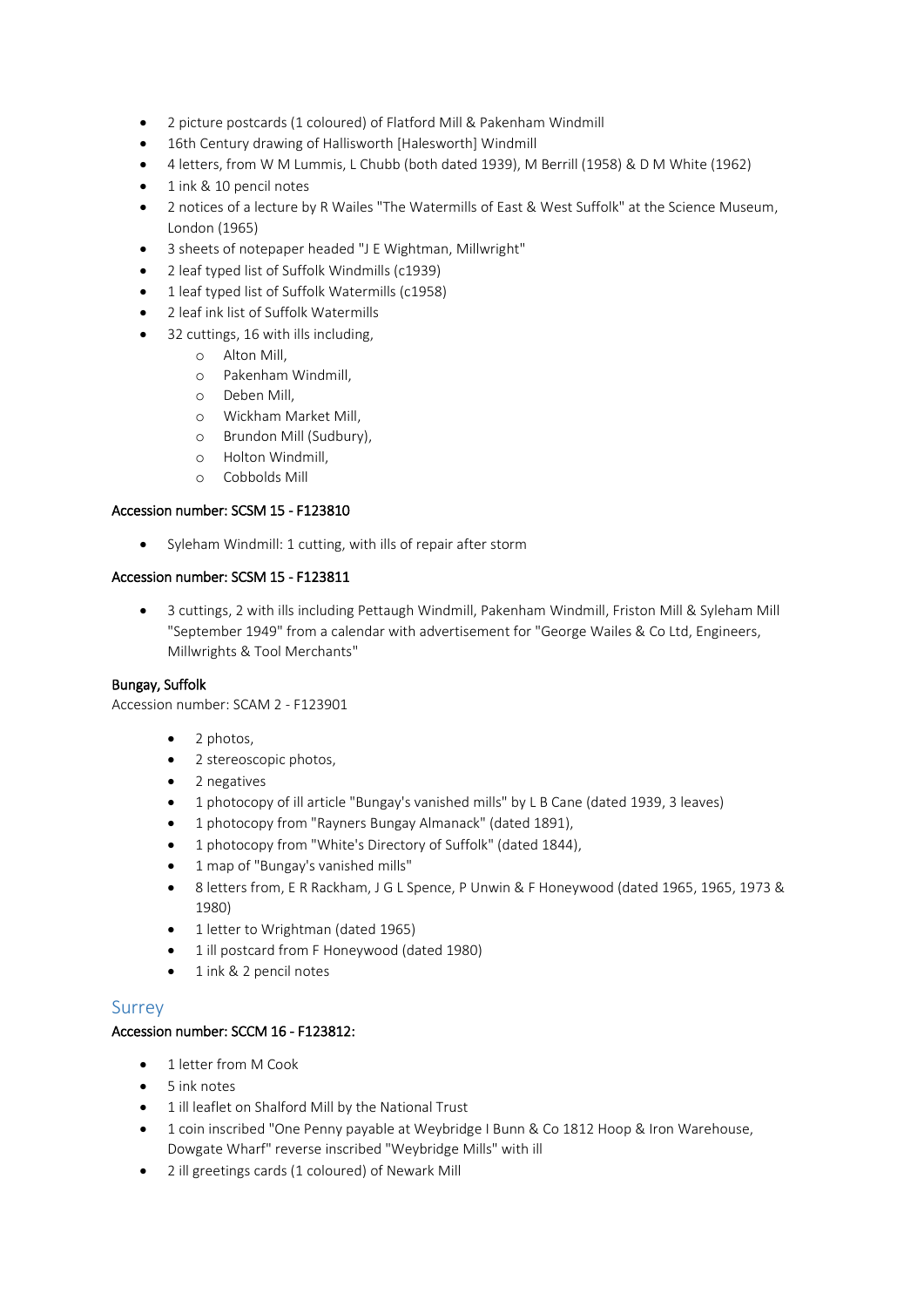- 6 picture postcards (4 coloured) of
	- o Castle Mill (Dorking),
	- o Shirley Windmill,
	- o Waddon Mill, Millmead
	- o Mill (Guildford),
	- o Pixham Mill,
	- o Reigate Heath Windmill
	- 26 cuttings, 16 with ills including,
		- o Pyrford Mill,
		- o Lowfield Heath Windmill,
		- o Shirley Windmill,
		- o Barford Mill (Churt),
		- o Castle Mill (Dorking),
		- o Shalford Mill,
		- o Ockham Mill &
		- o Coxes Lock Mill

#### Accession number: SCCM 16 - F123813:

- "Domestic Buildings Research Group Report No 451" on Westcott Mill House (Dorking) with various ills, maps & plans (12 leaves)
- 1 (2 leaved) article by R E Rideout "Perched on a spur" on Westcott Green, includes map

#### Accession number: SCCM 16 - F123814:

• Outwood Windmills: 1 photo, 1 picture postcard,20 cuttings, 13 with ills including internal machinery of Outwood Windmills (Redhill)

#### Accession number: SCCM 16 - F123815:

• Reigate Heath Windmill:1 coloured photo, 5 cuttings (2 identical), 4 with ills

#### Accession number: SCCM 16 - F123816:

• Trumpet Hill Windmill: 1 photo of a print of Trumpet Hill Windmill 5 cuttings, 4 with ills, reporting demolition of mill

#### Accession number: SCCM 16 - F123817:

- Outwood Windmill: 4 cuttings
- 2 with ills including Wimbledon Common Windmill & Cobham Waterwheel

#### Warwickshire

#### Birmingham, Warwickshire

Accession number: SCMM 5 - F123870

- 6 cuttings, 2 with ills of Sarehole Mill
- 1 letter from V H Woods, dated 1962
- 1 ill invitation "to the opening of Sarehole Mill, 12th July 1969"
- 1 ill invitation "to an official opening of Sarehole Mill, 1st June 1974"

#### Warwickshire Stour & its Mills

Accession number: SCMM 5 - F123871

• 1 cutting "The Warwickshire Stour & its Mills (Part 2)" by H E S Simmons

#### Warwick

Accession number: SCMM 5 -F123872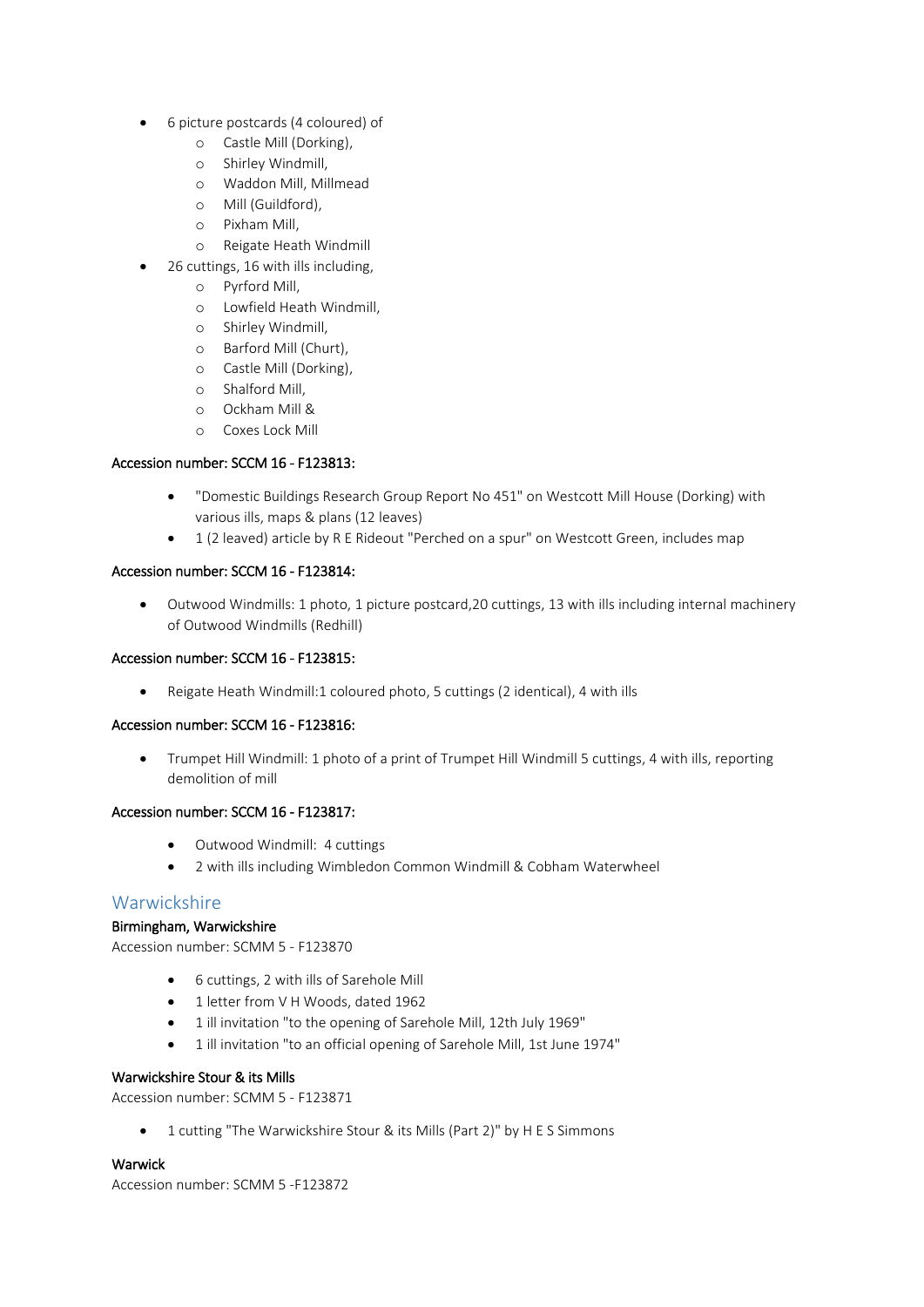- 3 photos of Harbury Windmill & Shrewley Windmill
- 1 picture postcard of Charlecote Mill
- 4 cuttings, 3 with ills of Guy's Mill & Bubbenhall Mill
- 1 ink note: See separate Album

# Westmorland

#### Accession number: SCMM 5 - F123873:

- 1 photo of Ambleside Mill
- 1 picture postcard of Ambleside Mill
- 4 cuttings, 2 with ills of Ambleside Mill & the snuff machinery of Samuel Gawith & Co at Penrith & Kendal

# Wiltshire

#### Accession number: SCMM 5 - F123874:

- 6 photos of Enford Mill & Linpley Stoke Mill, also includes machinery of Lower Mill (Bishopstone), Sutton Mandeville Mill & Harnham Mill (Salisbury)
- 3 picture postcards of Knoyle Windmill, Wilton Windmill & the Snuff-mills of Devizes Castle
- 10 cuttings, 6 with ills of Calne Mill, Wilton Windmill, Windmill Hill Business Park (Swindon) & the windmill moved from Chiseldon,
- 3 photostats of "A History of Wiltshire" 1 ink note

# Worcestershire

#### Accession number: SCMM 5 - F123875:

- 2 picture postcards of Forge Mills (Redditch) & Cleeve Mill (Evesham)
- 5 ill cuttings of the Avon & Fladbury Mill, Tunbridge Mill (Suckley), Mill Keepers House (Feckenham), Avoncroft Museum of Buildings & Bewdley Mill house
- 1 ink, 1 typed & 2 pencil notes
- 1 letter from 'Society for the Protection of Ancient Buildings' regarding Redditch Forge Mills, dated 1965
- 1 advertisement for "B Bache & Son, solid steel spade, shovel & hoe manafacturers, Churchill Forge near Kidderminster"
- 2 invoices
- 1 statement of "L S Dixon & Co Ltd, Hurcott Paper Mills Ltd, Kidderminster" all dated 1928

# Yorkshire - miscellaneous

#### Yorkshire

Accession number: SCMM 5 - F123876

- 3 photos of machinery of Abbeydale (Sheffield), Wetherby Mill & Rivelin Valley grinding wheels (Sheffield)
- 2 picture postcards of "Old Leeds Bridge" & Mr Walter Ledger [crippled Yorkshire miller?]
- 11 cuttings, 8 with ills (1 with accompanying letter from G Burgess, dated 1945), including Nidderdale Waterwheel (35ft diameter), Worsbrough Mill, Carlton Mill (Sowerby Bridge), Aysgarth Mill, Wilberfoss Windmill & Abbey Mill (Knaresborough)

#### Yorkshire: Whitby

Accession number: SCMM 5 - F123877

7 letters (3 rough drafts by C P Davies) from T Burgess (Dukeries Mill, Worksop) & J Davison, all dated 1962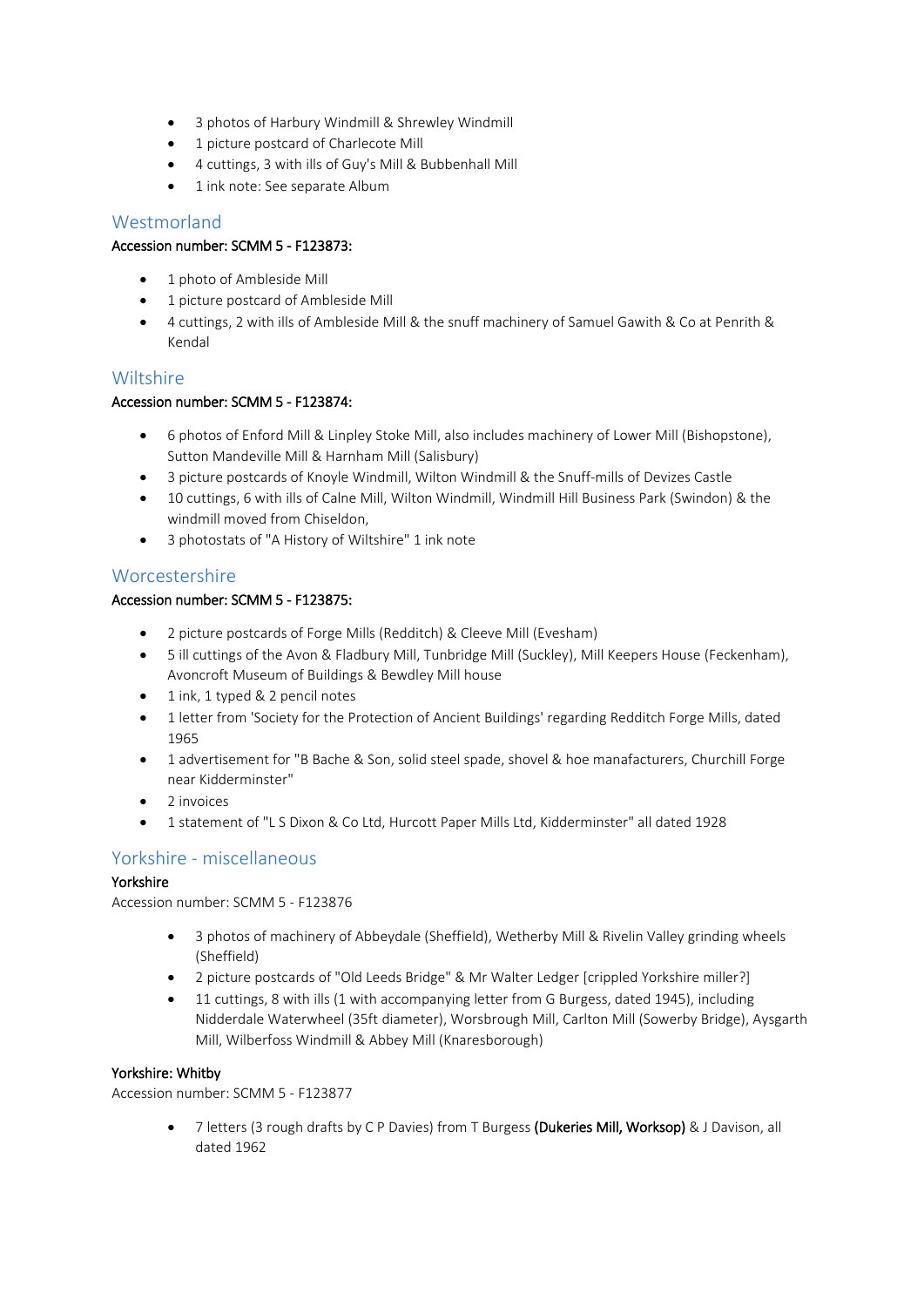• 15 pencil notes on Allerston, Danby, Egton, Lealholm, Stokesley, Vivers Mill (Pickering), Lumley (Pickering), Costa Mill (Pickering), Skinningrove, Allerston, Harwood Dale, Ingle by Greenhow, Levisham & Sinnington

#### Yorkshire: Abbeydale (Sheffield)

Accession number: SCMM 5 - F123878

• 1 ill article from University of Sheffield Gazette No 47, 1967 "The Abbeydale works & Sheffield's Industrial history" by R M Ledbetter

#### Yorkshire: (Unidentified)

Accession number: SCMM 5 - F123879

- 3 picture postcards, 1 coloured, 1 of "Old Mill Creek, River Dart" & "Mill Head, Thetford"
- 5 colour ill greetings cards, including "Cobbold's Mill" [Exeter?] & "Downland Farm" Windmill
- 2 ill cuttings of a moorland mill & a Cotswold Mill house
- 1 ill sheet for "Fyne Books, Argyll Scotland"

# Yorkshire - photos and postcards

Yorkshire mills: photos and picture postcards

#### Accession number: SCAM 1 - F123893

- Aberford windmill (1 cutting & 2 postcards),
- Aldbrough,
- Askham Bryan,
- Beverley (Westwood),
- Barwick-in-Elmet,
- Bramham,
- Cantley,
- Carleton,
- West Cowick,
- South Duffield (2 postcards),
- Easington,
- Ellerby, Ellerton (2 postcards),
- Elstronwick,
- Fishlake (2 postcards),
- Gilberdyke (2 postcards),
- Gorton,
- Hagg Millhouse,
- Hatfield East,
- Hatfield West,
- Hayward,
- Hessle (1 photo & 1 coloured postcard),
- Hinderwell (2 postcards, 1 coloured),
- Holgate (3 postcards),
- Howden,
- Hull (Bylton Road),
- Hull (Somersden Road),
- Kellington (2 postcards),
- Keyingham,
- Keyingham (Patrington Road),
- Kippax,
- Market Weighton,